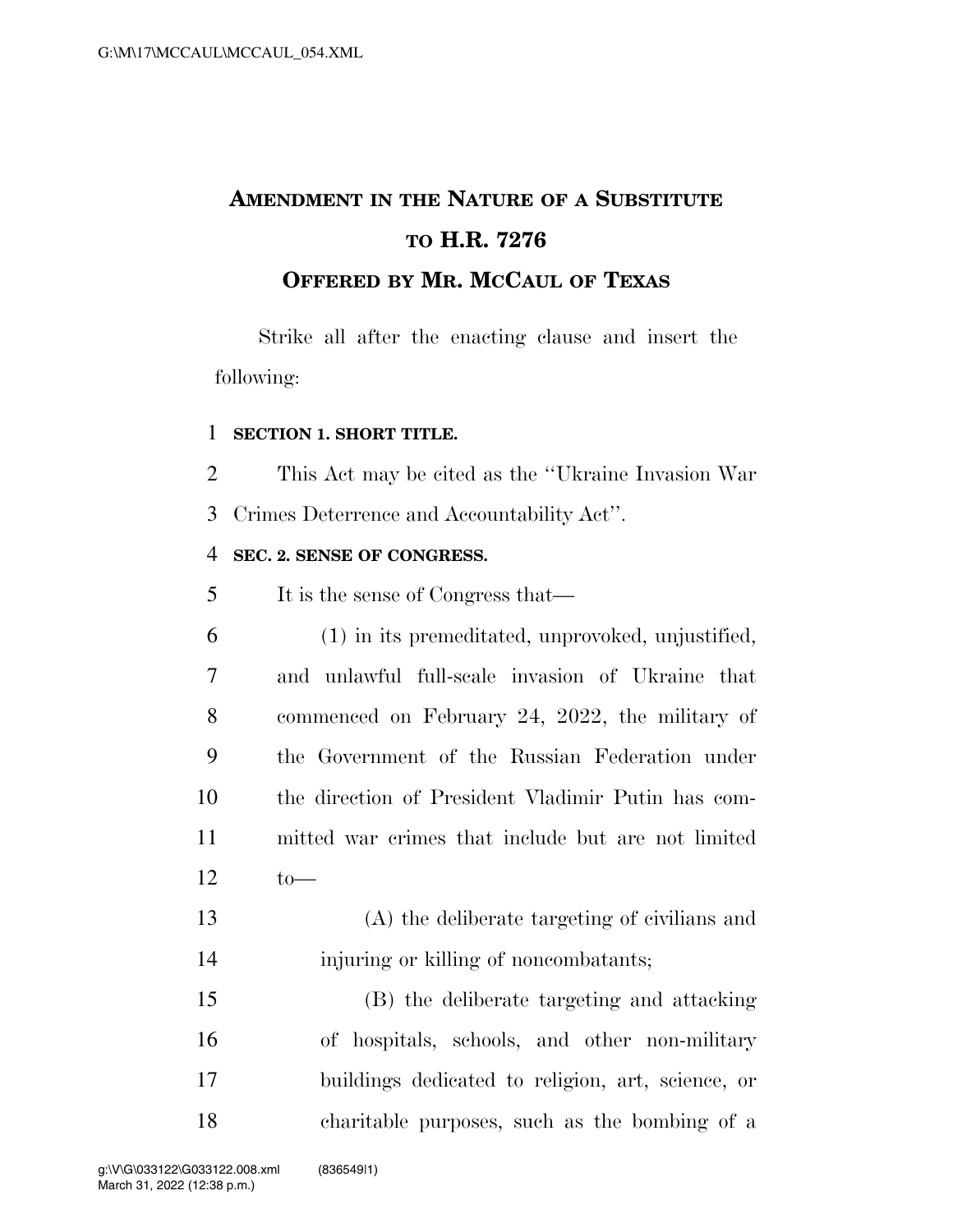| $\mathbf{1}$   | theater in Mariupol that served as a shelter for       |
|----------------|--------------------------------------------------------|
| $\overline{2}$ | noncombatants and had the word "children"              |
| 3              | written clearly in the Russian language outside;       |
| $\overline{4}$ | (C) the indiscriminate bombardment of                  |
| 5              | undefended dwellings and buildings;                    |
| 6              | (D) the wanton destruction of property not             |
| 7              | justified by military necessity;                       |
| 8              | (E) unlawful civilian deportations; and                |
| 9              | (F) the taking of hostages;                            |
| 10             | $(2)$ the use of chemical weapons by the Govern-       |
| 11             | ment of the Russian Federation in Ukraine would        |
| 12             | constitute a war crime, and engaging in any military   |
| 13             | preparations to use chemical weapons or to develop,    |
| 14             | produce, stockpile, or retain chemical weapons is      |
| 15             | prohibited by the Chemical Weapons Convention, to      |
| 16             | which the Russian Federation is a signatory;           |
| 17             | (3) Vladimir Putin has a long record of com-           |
| 18             | mitting acts of aggression, systematic abuses of       |
| 19             | human rights, and acts that constitute war crimes or   |
| <b>20</b>      | other atrocities both at home and abroad, and the      |
| 21             | brutality and scale of these actions, including in the |
| 22             | Russian Federation republic of Chechnya, Georgia,      |
| 23             | Syria, and Ukraine, demonstrate the extent to which    |
| 24             | his regime is willing to flout international norms and |
| 25             | values in the pursuit of its objectives;               |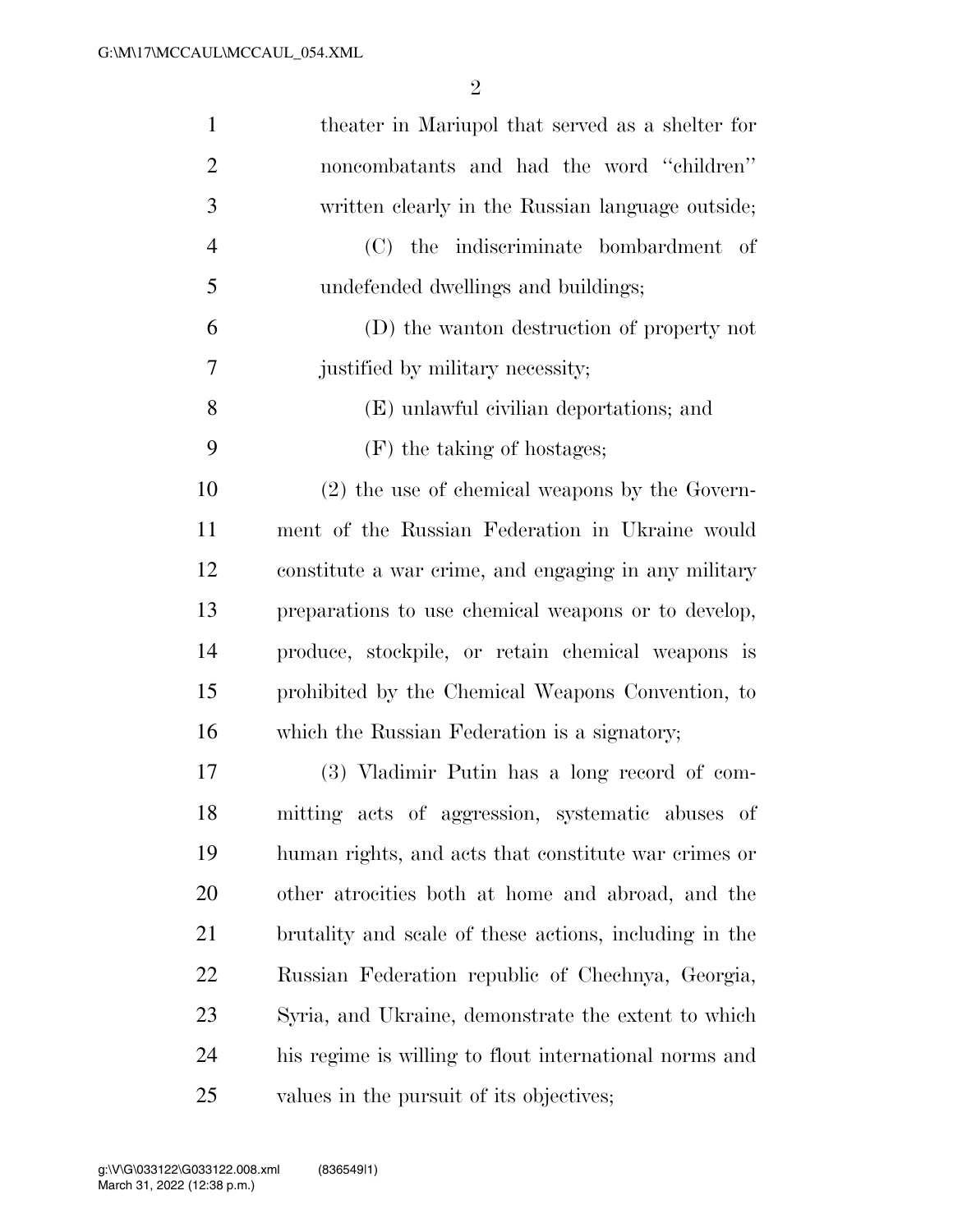| $\mathbf{1}$   | (4) Vladimir Putin has previously sanctioned           |
|----------------|--------------------------------------------------------|
| $\overline{2}$ | the use of chemical weapons at home and abroad, in-    |
| 3              | cluding in the poisonings of Russian spy turned dou-   |
| $\overline{4}$ | ble agent Sergei Skripal and his daughter Yulia and    |
| 5              | leading Russian opposition figure Aleksey Navalny,     |
| 6              | and aided and abetted the use of chemical weapons      |
| 7              | by President Bashar al-Assad in Syria; and             |
| 8              | $(5)$ in 2014, the Government of the Russian           |
| 9              | Federation initiated its unprovoked war of aggres-     |
| 10             | sion against Ukraine which resulted in its illegal oc- |
| 11             | cupation of Crimea, the unrecognized declaration of    |
| 12             | independence by the so-called "Donetsk People's Re-    |
| 13             | public" and "Luhansk People's Republic" by Rus-        |
| 14             | sia-backed proxies, and numerous human rights vio-     |
| 15             | lations and deaths of civilians in Ukraine.            |
| 16             | SEC. 3. STATEMENT OF POLICY.                           |
| 17             | It is the policy of the United States—                 |
| 18             | (1) to collect, analyze, and preserve evidence         |
| 19             | and information related to war crimes and other        |
| 20             | atrocities committed during the full-scale Russian     |
| 21             | invasion of Ukraine that began on February 24,         |
| 22             | 2022, for use in appropriate domestic, foreign, and    |
| 23             | international courts and tribunals prosecuting those   |
| 24             |                                                        |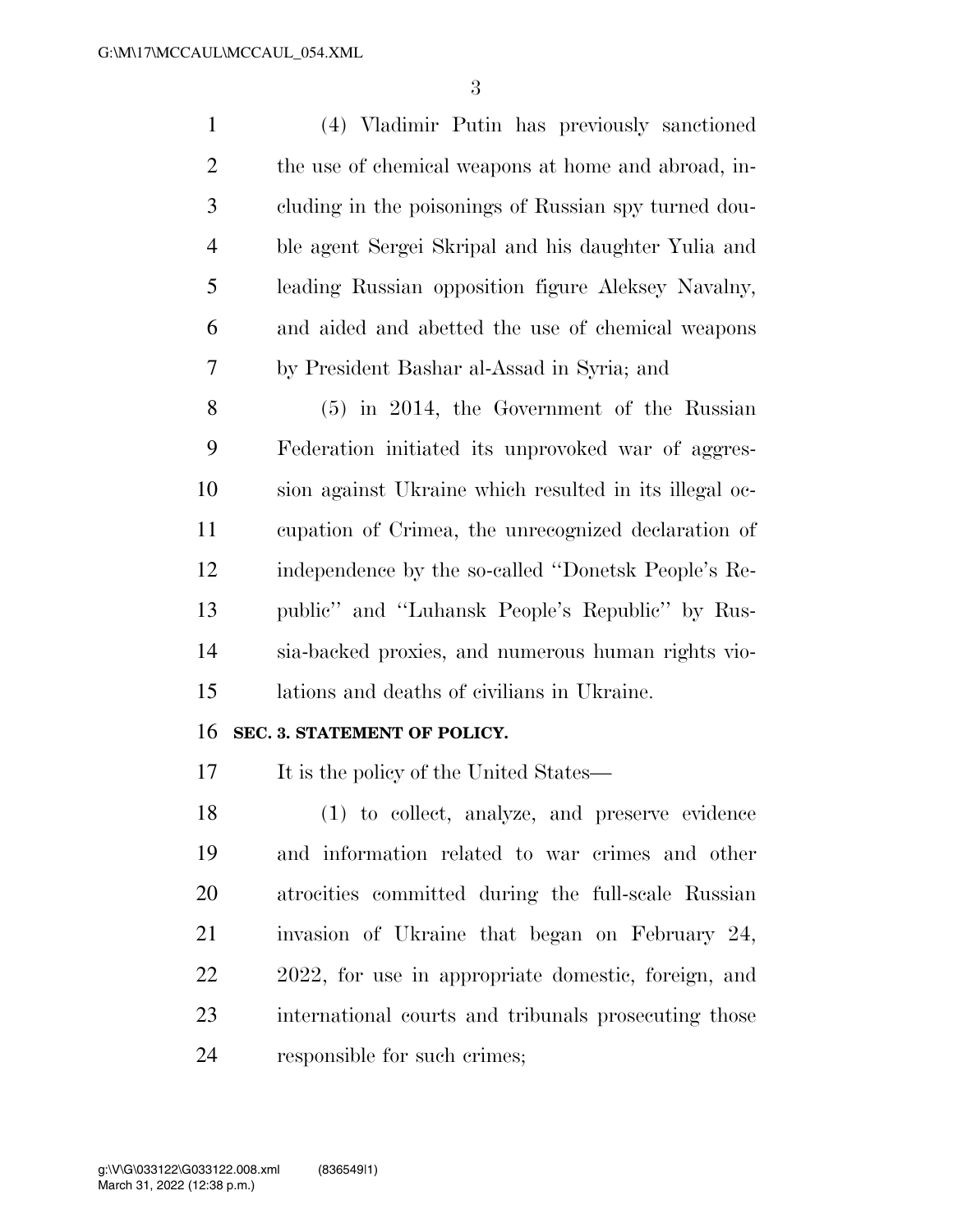(2) to help deter the commission of war crimes and other atrocities in Ukraine by publicizing to the maximum possible extent, including among Russian and other foreign military commanders and troops in Ukraine, efforts to identify and prosecute those responsible for the commission of war crimes during the full-scale Russian invasion of Ukraine that began on February 24, 2022; and

 (3) to continue efforts to identify, deter, and pursue accountability for war crimes and other atrocities committed around the world and by other perpetrators, and to leverage international coopera- tion and best practices in this regard with respect to the current situation in Ukraine.

## **SEC. 4. REPORT ON UNITED STATES EFFORTS.**

 Not later than 90 days after the date of the enact- ment of this Act, the President shall submit to the appro- priate congressional committees a report, which may in-clude a classified annex, describing in detail the following:

 (1) United States Government efforts to collect, analyze, and preserve evidence and information re- lated to war crimes and other atrocities committed during the full-scale Russian invasion of Ukraine since February 24, 2022, including a description of—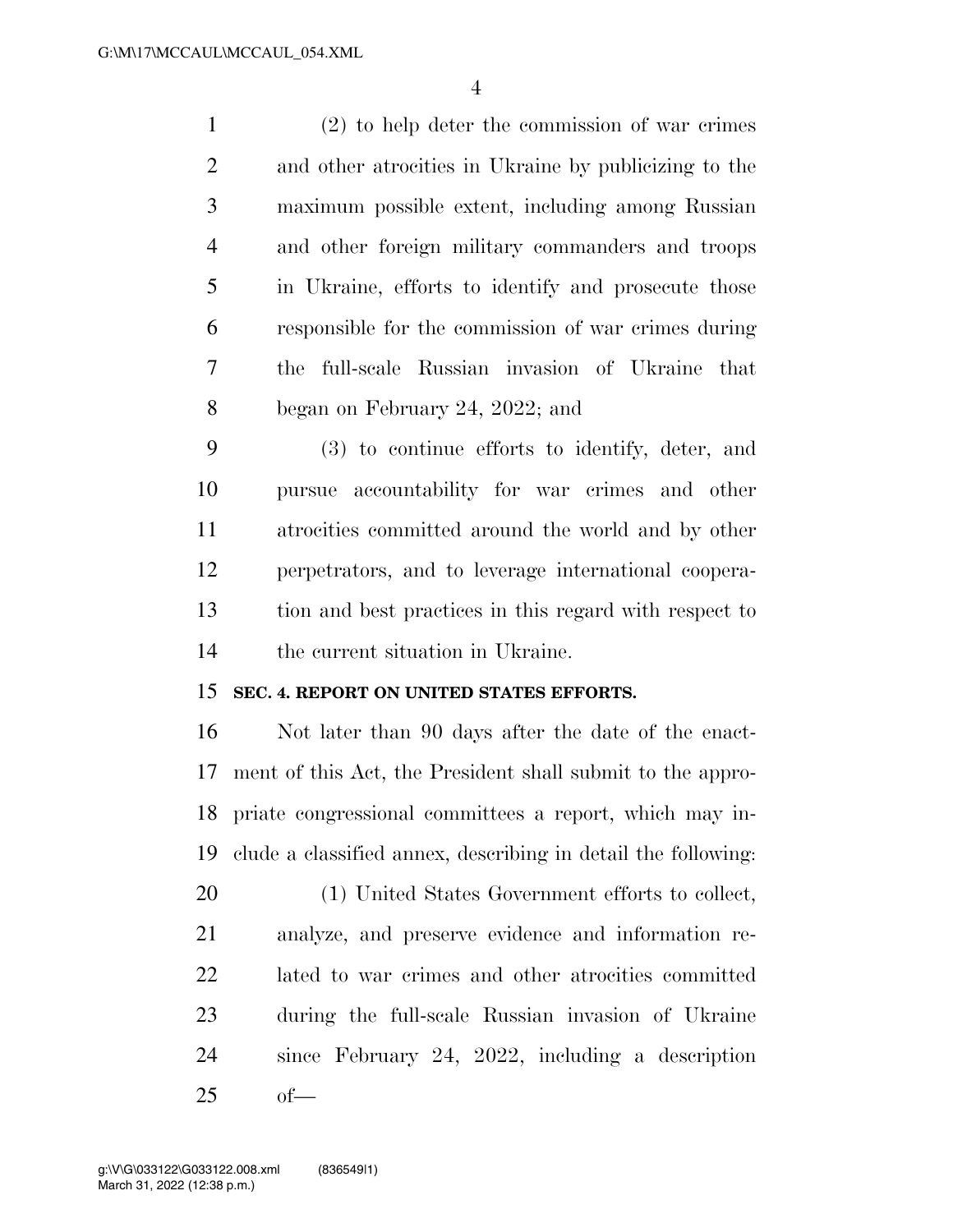(A) the respective roles of various agencies, departments, and offices, and the interagency mechanism established for the coordination of such efforts;

 (B) the types of information and evidence that are being collected, analyzed, and pre- served to help identify those responsible for the commission of war crimes or other atrocities during the full-scale Russian invasion of Ukraine in 2022; and

 (C) steps taken to coordinate with, and support the work of, allies, partners, inter- national institutions and organizations, and nongovernmental organizations in such efforts. (2) Media, public diplomacy, and information operations to make Russian military commanders, troops, political leaders and the Russian people aware of efforts to identify and prosecute those re- sponsible for the commission of war crimes or other atrocities during the full-scale Russian invasion of Ukraine in 2022, and of the types of acts that may be prosecutable.

 (3) The process for a domestic, foreign, or international court or tribunal to request and obtain from the United States Government information re-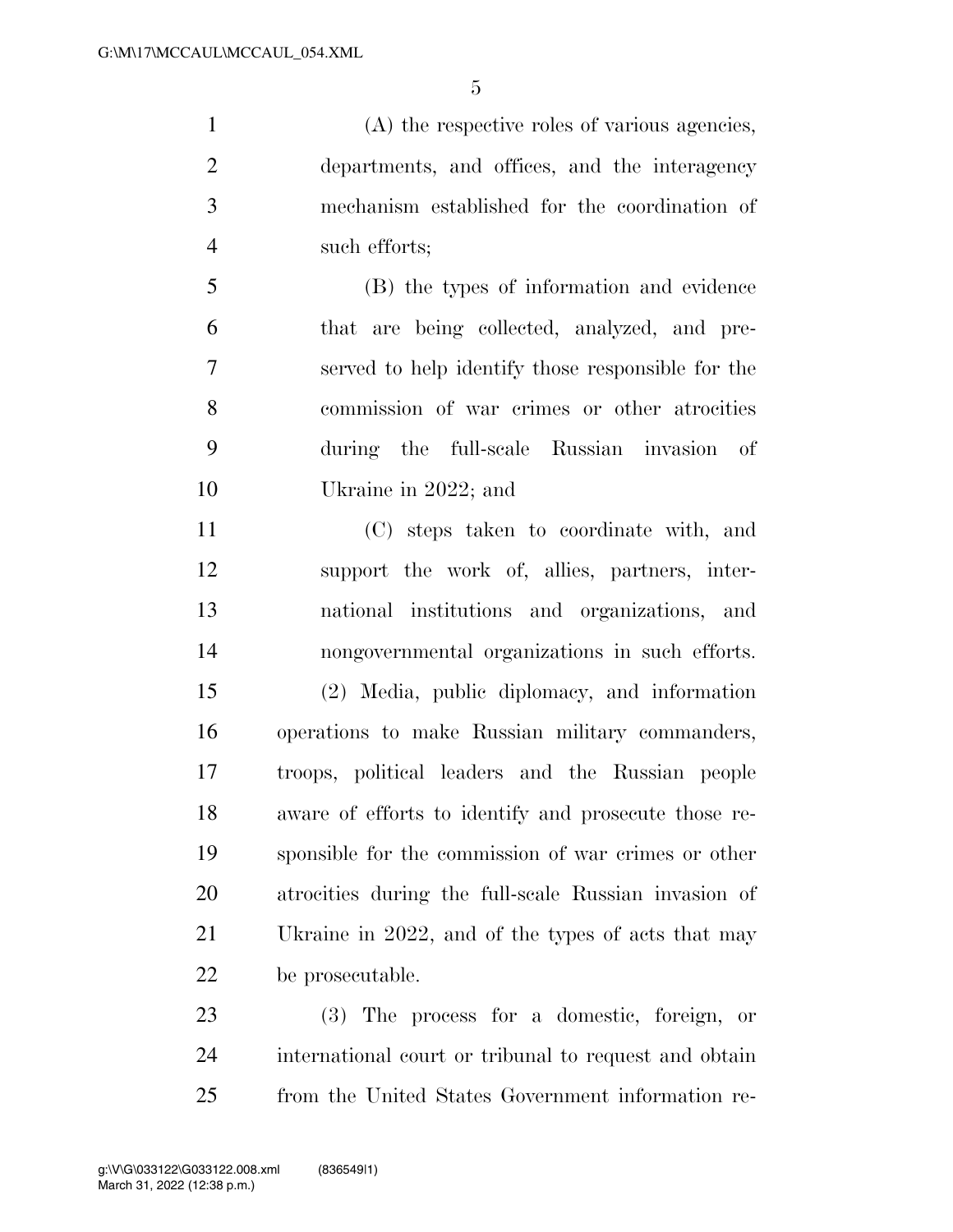| $\mathbf{1}$   | lated to war crimes or other atrocities committed    |
|----------------|------------------------------------------------------|
| $\overline{2}$ | during the full-scale Russian invasion of Ukraine in |
| 3              | 2022.                                                |
| 4              | SEC. 5. DEFINITIONS.                                 |
| 5              | In this Act:                                         |
| 6              | (1) APPROPRIATE CONGRESSIONAL COMMIT-                |
| 7              | TEES.—The term "appropriate congressional com-       |
| 8              | mittees" means—                                      |
| 9              | (A) the Committee on Foreign Affairs, the            |
| 10             | Committee on the Judiciary, and the Perma-           |
| 11             | nent Select Committee on Intelligence of the         |
| 12             | House of Representatives; and                        |
| 13             | (B) the Committee on Foreign Relations,              |
| 14             | the Committee on the Judiciary, and the Select       |
| 15             | Committee on Intelligence of the Senate.             |
| 16             | (2) ATROCITIES.—The term "atrocities" has            |
| 17             | the meaning given that term in section $6(2)$ of the |
| 18             | Elie Wiesel Genocide and Atrocities Prevention Act   |
| 19             | of 2018 (Public Law 115–441; 22 U.S.C. 2656          |
| 20             | note).                                               |
| 21             | (3) WAR CRIME.—The term "war crime" has              |
| 22             | the meaning given that term in section $2441(c)$ of  |
| 23             | title 18, United States Code.                        |

Amend the title so as to read: ''A bill to direct the President to submit to Congress a report on United States Government efforts to collect, analyze, and pre